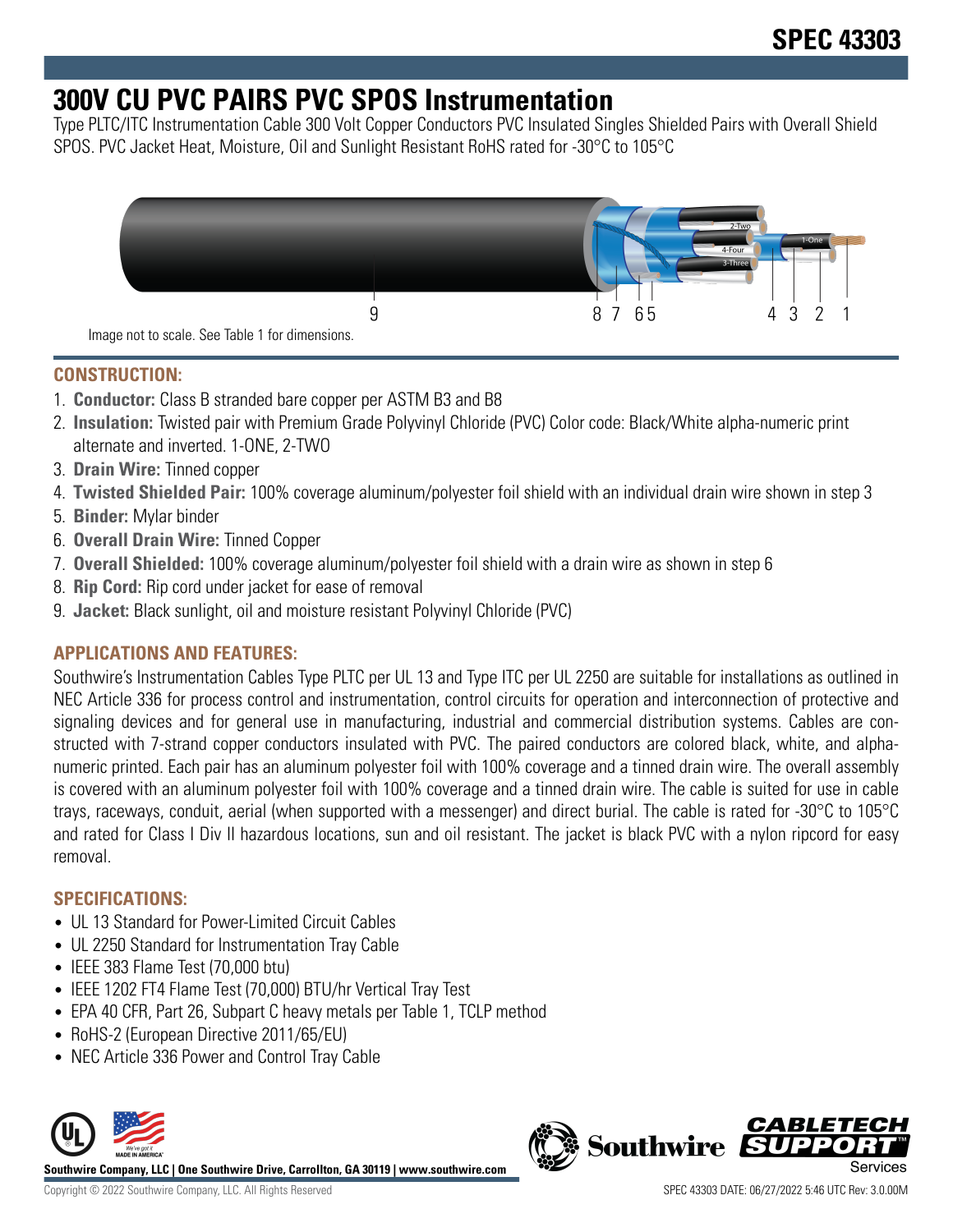#### **SAMPLE PRINT LEGEND:**

SOUTHWIRE® XX AWG XX SHIELDED PAIRS PVC/PVC TYPE PLTC/ITC E220129 (UL) 105°C SUN AND OIL RES FT4/IEEE 1202 SEQUENTIAL MARKING

#### **Table 1 – Weights and Measurements**

| <b>Stock</b><br>Number | Cond. Size    | Number of<br>Pairs | Insul.<br><b>Thickness</b> | <b>Jacket</b><br><b>Thickness</b> | Approx.<br>OD. | Approx.<br>Weight | Min Bending<br>Radius | DC Resistance $@$ 25 $°$<br>C. |
|------------------------|---------------|--------------------|----------------------------|-----------------------------------|----------------|-------------------|-----------------------|--------------------------------|
|                        | AWG/<br>Kcmil | pair               | mil                        | mil                               | inch           | lb/1000ft         | inch                  | $\Omega/1000$ ft               |
| <b>TBA</b>             | 18            |                    | 15                         | 52                                | 0.27           | 46                | 1.08                  | 6.66                           |
| 558412                 | 18            | $\overline{2}$     | 15                         | 52                                | 0.401          | 83                | 1.6                   | 6.66                           |
| 558414                 | 18            | 4                  | 15                         | 65                                | 0.49           | 139               | 1.96                  | 6.66                           |
| 591453                 | 18            | 8                  | 15                         | 65                                | 0.605          | 229               | 2.42                  | 6.66                           |
| <b>TBA</b>             | 18            | 12                 | 15                         | 75                                | 0.722          | 333               | 2.89                  | 6.66                           |
| TBA                    | 18            | 24                 | 15                         | 85                                | 0.955          | 601               | 3.82                  | 6.66                           |
| TBA                    | 18            | 36                 | 15                         | 85                                | 1.082          | 851               | 4.33                  | 6.66                           |
| 596818                 | 16            | $\overline{2}$     | 15                         | 52                                | 0.443          | 106               | 1.77                  | 4.18                           |
| 558408                 | 16            | 4                  | 15                         | 65                                | 0.539          | 182               | 2.16                  | 4.18                           |
| TBA                    | 16            | 8                  | 15                         | 75                                | 0.69           | 323               | 2.76                  | 4.18                           |
| 566925                 | 16            | 12                 | 15                         | 75                                | 0.799          | 450               | 3.2                   | 4.18                           |
| 566926                 | 16            | 24                 | 15                         | 85                                | 1.154          | 833               | 5.77                  | 4.18                           |
| TBA                    | 16            | 36                 | 15                         | 85                                | 1.499          | 1167              | 7.5                   | 4.18                           |

All dimensions are nominal and subject to normal manufacturing tolerances

◊ Cable marked with this symbol is a standard stock item

#### **Table 2 – Weights and Measurements (Metric)**

| <b>Stock</b><br><b>Number</b> | Cond. Size    | Number of<br><b>Pairs</b> | Insul.<br><b>Thickness</b> | Jacket<br><b>Thickness</b> | Approx.<br>OD | Approx.<br>Weight | Min Bending<br>Radius | DC Resistance $@25°$<br>C |
|-------------------------------|---------------|---------------------------|----------------------------|----------------------------|---------------|-------------------|-----------------------|---------------------------|
|                               | AWG/<br>Kcmil | pair                      | mm                         | mm                         | mm            | lb/km             | mm                    | $\Omega$ /km              |
| TBA                           | 18            |                           | 0.38                       | 1.32                       | 6.86          | 68                | 27.43                 | 21.85                     |
| 558412                        | 18            | $\overline{2}$            | 0.38                       | 1.32                       | 10.19         | 124               | 40.64                 | 21.85                     |
| 558414                        | 18            | $\overline{4}$            | 0.38                       | 1.65                       | 12.45         | 207               | 49.78                 | 21.85                     |
| 591453                        | 18            | 8                         | 0.38                       | 1.65                       | 15.37         | 341               | 61.47                 | 21.85                     |
| TBA                           | 18            | 12                        | 0.38                       | 1.91                       | 18.34         | 496               | 73.41                 | 21.85                     |
| TBA                           | 18            | 24                        | 0.38                       | 2.16                       | 24.26         | 894               | 97.03                 | 21.85                     |
| <b>TBA</b>                    | 18            | 36                        | 0.38                       | 2.16                       | 27.48         | 1266              | 109.98                | 21.85                     |
| 596818                        | 16            | 2                         | 0.38                       | 1.32                       | 11.25         | 158               | 44.96                 | 13.71                     |
| 558408                        | 16            | 4                         | 0.38                       | 1.65                       | 13.69         | 271               | 54.86                 | 13.71                     |
| TBA                           | 16            | 8                         | 0.38                       | 1.91                       | 17.53         | 481               | 70.10                 | 13.71                     |
| 566925                        | 16            | 12                        | 0.38                       | 1.91                       | 20.29         | 670               | 81.28                 | 13.71                     |
| 566926                        | 16            | 24                        | 0.38                       | 2.16                       | 29.31         | 1240              | 146.56                | 13.71                     |
| TBA                           | 16            | 36                        | 0.38                       | 2.16                       | 38.07         | 1737              | 190.50                | 13.71                     |